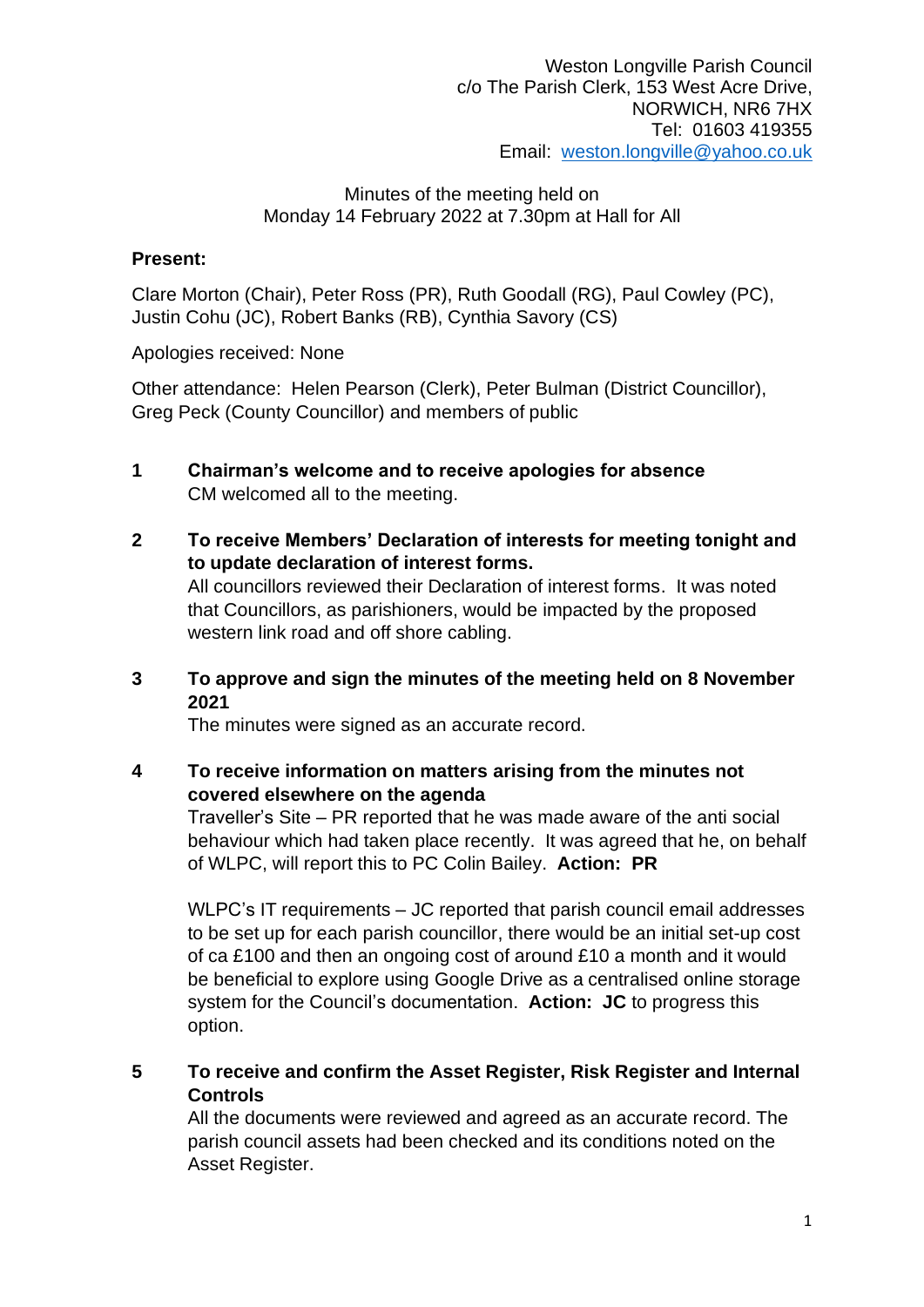# **6 To discuss / action offshore cabling projects**

- 6.1 Hornsea Project Three Offshore Wind Farm
- 6.2 Sheringham Shoal Extension Project (SEP) and Dudgeon Extension Project (DEP)

PC reported that the Norfolk Vanguard Offshore Windfarm has been approved and work will start next year. He said Equinor's compound site will be in Attlebridge which will cause concern about the possible increase in traffic around the parish. It was agreed beneficial for PC to speak with them and insist that no traffic goes through the village. **Action: PC** RG reported that Equinor has booked the Hall for All for an exhibition on 8 March.

# **7 To discuss / action highway issues**

- 7.1 To discuss the NNDR Western Link
- 7.2 To discuss the A47 Dualling/A47 junction modification
- 7.3 A47 Development Consent Order

RG reported that the pace around the Western Link has slowed down and the public consultation before planning application is starting to lay as they look at environmental issues. G Peck thanked WLPC for their support for Western Link and explained that the business case is being compiled to share with central government in order to receive its funding, with the key message being that majority of people who will be affected by the road, wants it.

RG reported that the A47 DCO examination has ended with very little change to original application unless examiner comes back with any criticism. She said the Western Link liaison meeting was used to review mitigations so it can be included in consultation. NCC has offered a letter of commitment should the Western Link not go ahead or be delayed. It was agreed to request a revision to the wording around the '10% threshold' in the letter. All agreed for the letter to be signed jointly by the NCC officer and Cabinet portfolio holder. **Action: RG**

7.4 Parish traffic and improvement plans Council was happy with CM's baseline traffic count proposal and rationale, which she will take forward to NCC. **Action: CM**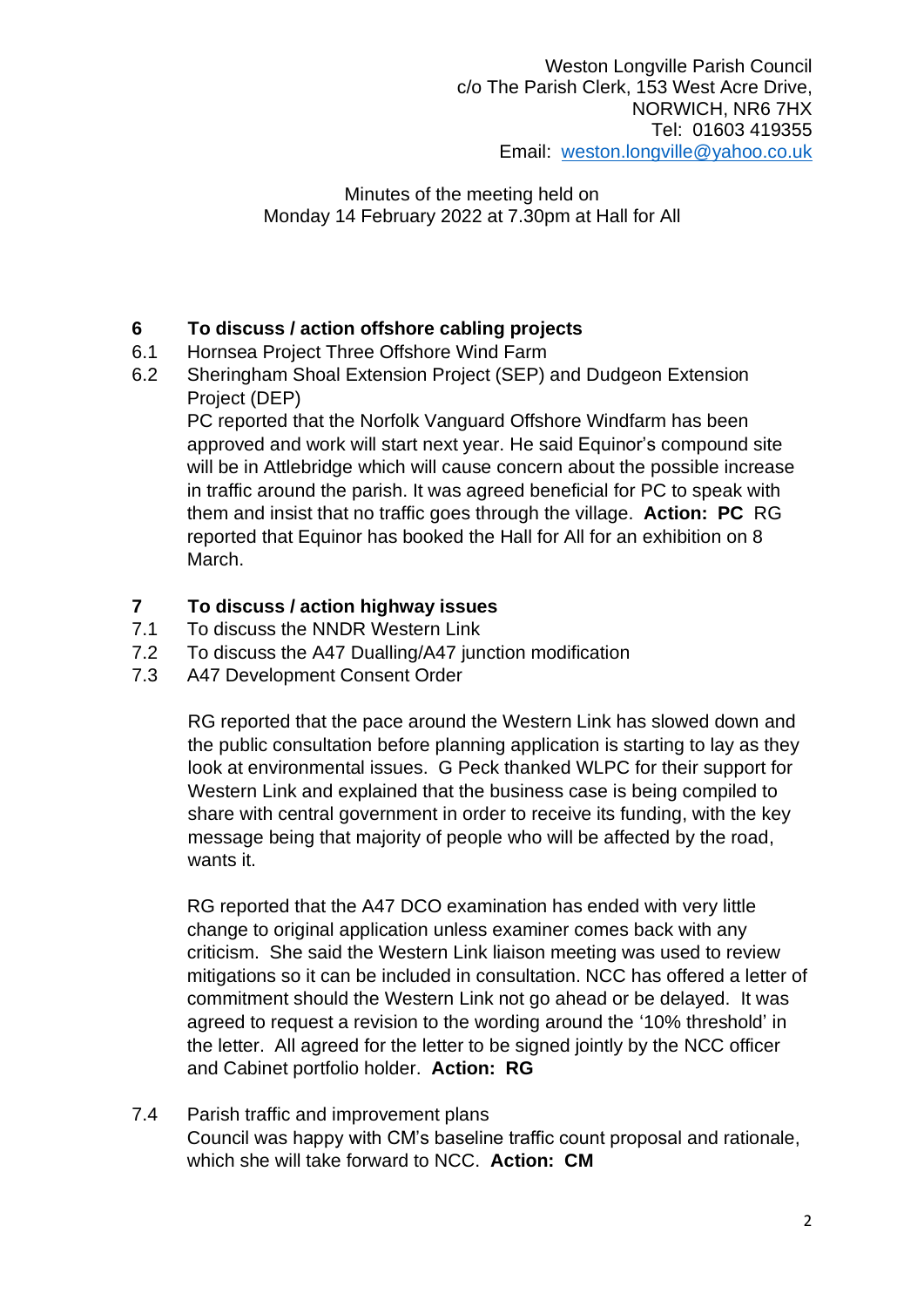Following discussion, it was agreed to produce an article in the Wensum Diary to update parishioners on the discussions and progress made around the various highway issues. The supplement will cost £35. **Action: CM**

**8 To discuss / action plans for Queen's Platinum Jubilee event** Upon sharing some ideas for the event, it was agreed for a working group to formed to plan this event. Representing WLPC will be CS and CM. **Action: CM & CS**

PC reported the parish will be receiving an oak tree to plant to mark the event and one of the suggestions on its location was by Hall for All. This will replace a coronation tree which was felled during the building of the Hall. PC requested that if anyone else comes up with any other possible locations, to share it with him.

G Peck said he has a budget for planting trees and advised the council to apply.

**9 To discuss / agree WLPC's policy on spending on trees / plants** PR reported that Lady Anne likes the idea of a community wood in principle, but she will need to discuss this with her tenant farmers. She would also like a firm guarantee that it will be maintained. This means that the area will remain private land for community use. All were in agreement to explore the proposal further with Lady Anne. **Action: PR & PC**

CM and PC shared the Council's draft policy on spending on trees / plants and all were in agreement with it. The grants will be funded by Solar/CIL monies. This will be drawn up more fully and circulated. **Action: PC**

## **10 To consider the future of three paths; Marl Hill, Dark Lane and Pump Farm to Ringland Road**

## **11 To discuss / action permissive paths**

RG proposed for Pump Farm path to be registered as a footpath, Dark Lane to be downgraded from current classification as a road to be for nonmotorised vehicles and Marl Hill to have a more substantial, permanent path. It was agreed for RG to find out more about the process of registering a new path. **Action: RG**

With regards to Marl Hill, PC will speak the Hornsea about this possibility. **Action: PC**.

# **12 To discuss / agree how the allotment water will paid via the meter**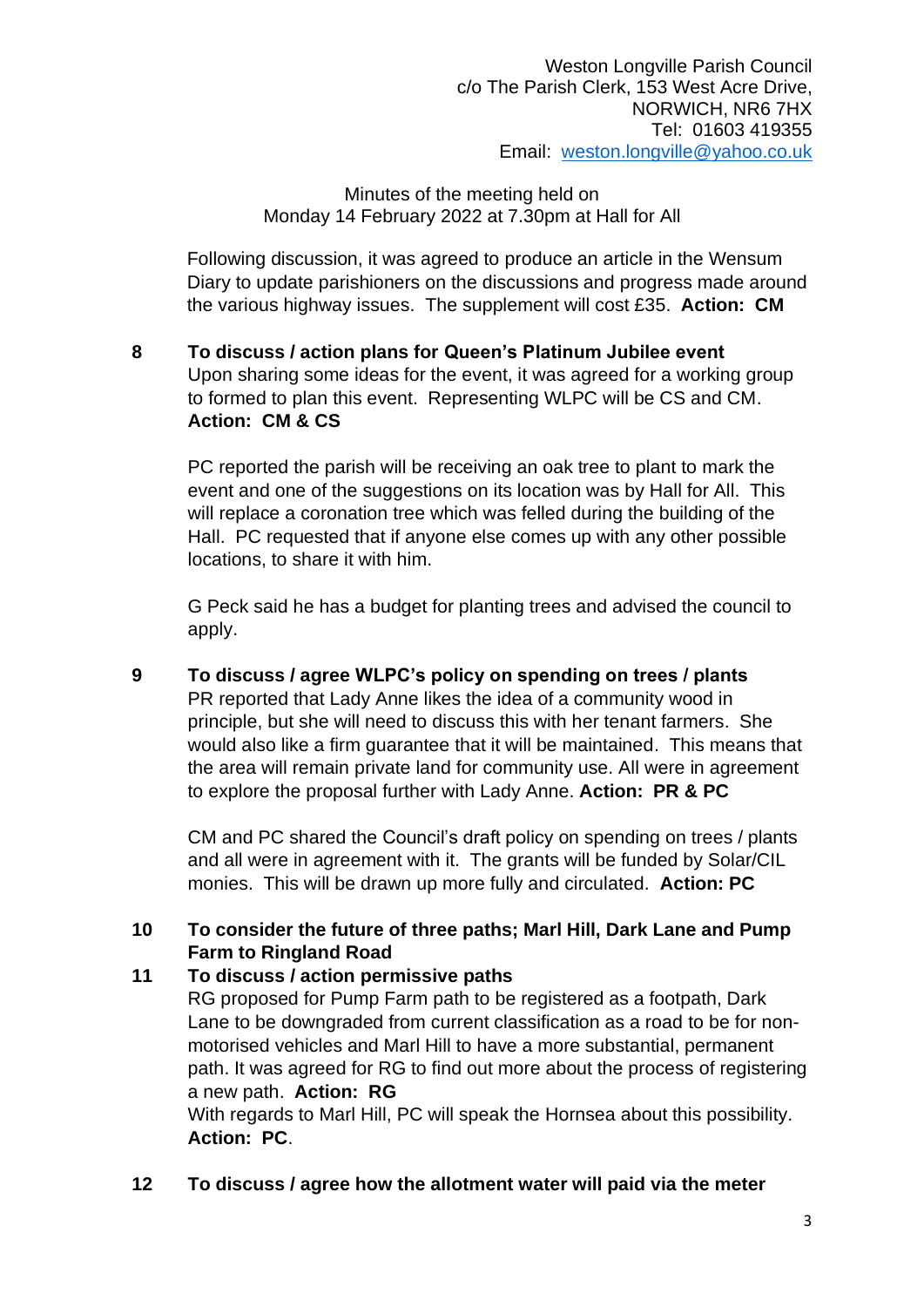Further clarity was needed about how the water bill will be paid by the tenants as it was recognised that some tenants do not intend to use the water. It was agreed for BB, as portfolio holder, to meet with tenants to discuss this and share the proposal at the next meeting. **Action: BB**

## **13 To receive an update on Three Parishes Plan actions** There was no update.

## **14 To discuss / action purchase of speed gun**

Following discussion around the various cost options, it was agreed for JC to try and source a battery pack for the existing speed gun **Action: JC**

## **15 To agree date for parish litter pick**

PC reported this will be held on 26 March 2022. More information will be available in Wensum Diary.

## **16 To discuss / actiaon request for funding a separate third party report on Roaar Dinosaur noise level**

Residents who will be affected by the Roaar! Dinosaur Adventure Park proposed developments felt the first noise study commissioned was subjective and biased. They would like an independent study to be undertaken so it can be used as an objective measure in the planning application process. They requested for a contribution by the Council as this is a matter which will affect a sizeable number of residents. Following discussion, it was agreed that the Council will contribute £720 (includes VAT) towards the independent survey, which will be funded by the Solar fund.

# **17 To consider planning issues / applications**

- 17.1 To consider the following planning applications
	- i) Roaar! Dinosaur Adventure Park PA 20220034
		- JC to circulate the Council's draft response to the residents who will be impacted, as it will be important to know what mitigations should be included in the response. **Action: JC** It was agreed for noise mitigations to be included in the Parish council's response. P Bulman said he has referred it to Planning Committee which will provide an opportunity to get the conditions imposed. It was agreed that no traffic conditions should be included as unclear what was needed.
- 17.2 To consider planning applications received since distribution of the agenda
	- i) Breck Barn Cottage PA 20220100 no objections.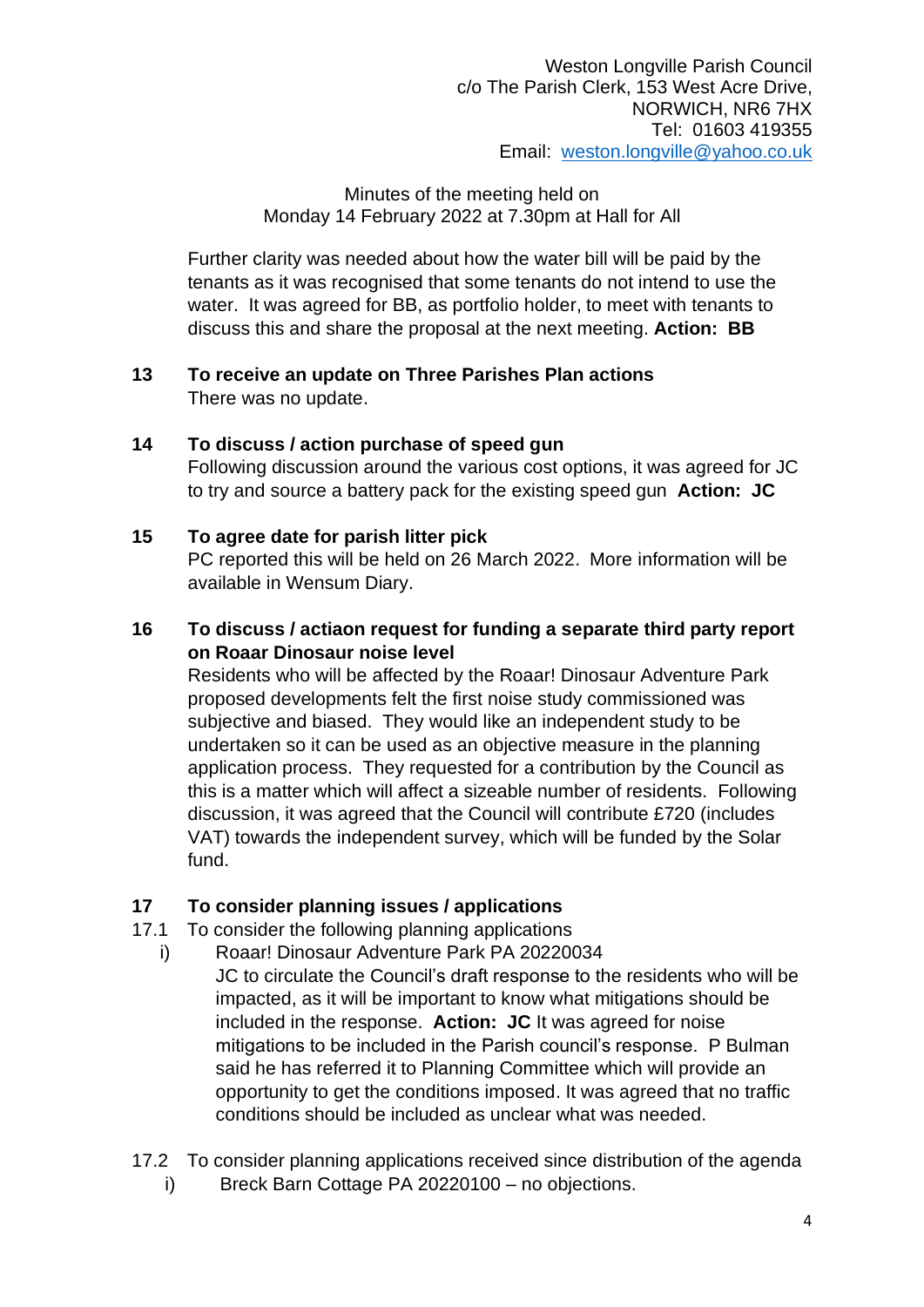- 17.3 The following planning responses sent since last meeting were ratified;
	- i) Weston Hall PA20212189 no objections
	- ii) Weston Hall PA 20212190 no objections
	- iii) Land to west of Ivy House Farm PA 20212188 no objections but submitted observations
	- iv) Weston Hall PA 20212331 no objections
	- v) Weston Hall PA 20220067 no objections
	- vi) Hill Farm PA 20220001 no objections
- 17.4 To consider other planning matters None

#### **18 To receive outstanding correspondence and agree action/response**

- 18.1 To consider the following correspondence:
	- i) Norfolk Citizen's Advice request for donation It was agreed that the parish will donate £100.
	- ii) CPRE Norfolk legal cost appeal WLPC will not be donating towards the appeal. However, it was agreed that when the annual membership will be renewed, to raise the amount to £50.
	- iii) Resident's email about rubbish tip on Post Office Lane CM had reported this to NCC Highways who will not take further action but will monitor the situation. The clerk had reported it to BDC's Community Protection Team and are awaiting a response.
- 18.2 Correspondence received since distribution of agenda WLPC has received the donation request from All Saints Church for the sum of £750. It was agreed to pay the full amount under S137 funds. **Action: Clerk**

#### **19 To review financial matters**

- 19.1 To accounts to date for 2021/22 were received.
- 19.2 The following payment were agreed:
	- i) Clerk's salary and expenses (Jan-Feb) £433.32
	- ii) ICO annual fee (direct debit) £35